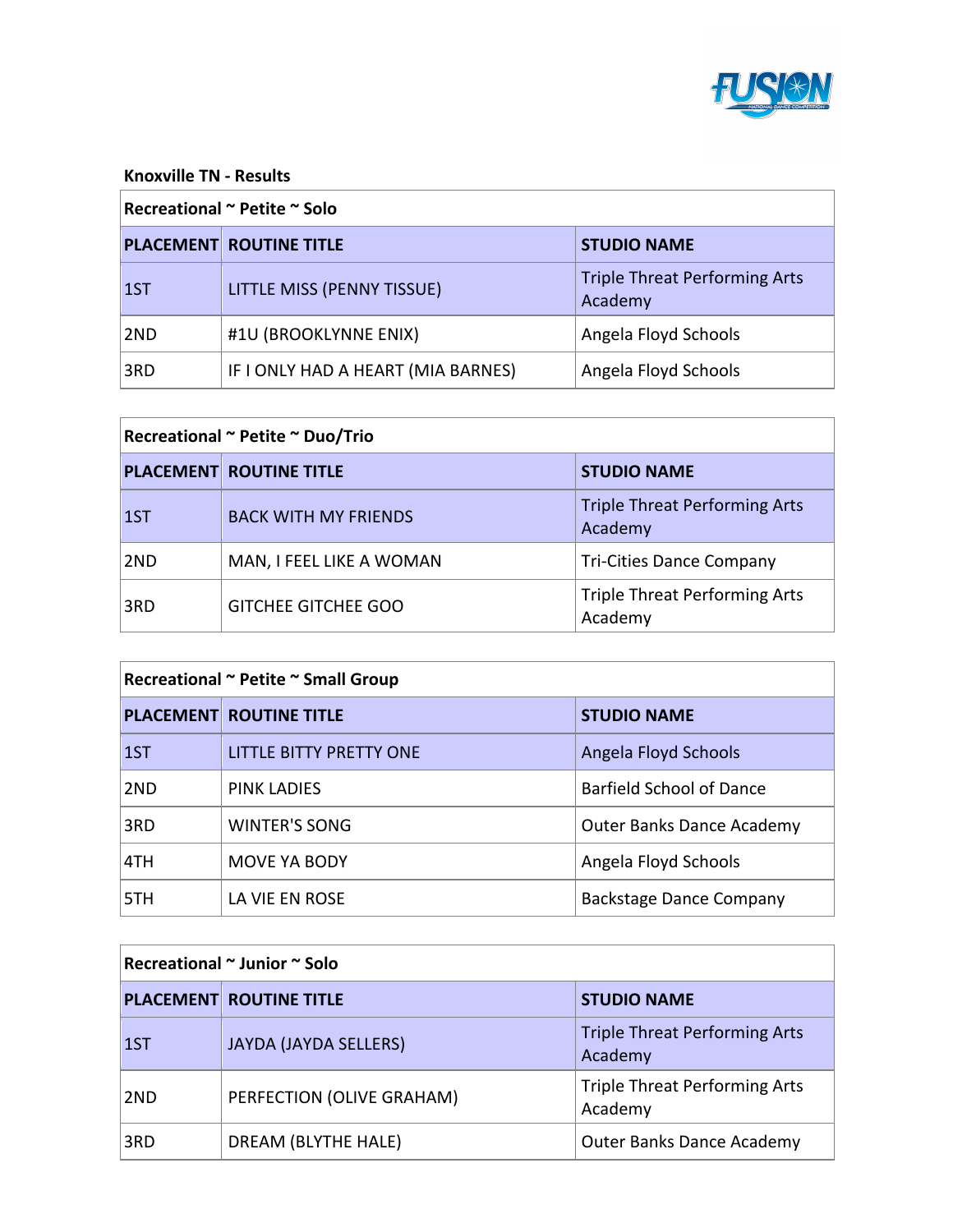| Recreational ~ Junior ~ Duo/Trio |                                |                                 |
|----------------------------------|--------------------------------|---------------------------------|
|                                  | <b>PLACEMENT ROUTINE TITLE</b> | <b>STUDIO NAME</b>              |
| <u> 1ST</u>                      | BOOGIE SHOES                   | <b>Artistic Dance Unlimited</b> |

| Recreational ~ Junior ~ Small Group |                                |                    |
|-------------------------------------|--------------------------------|--------------------|
|                                     | <b>PLACEMENT ROUTINE TITLE</b> | <b>STUDIO NAME</b> |
| $\overline{1}$                      | <b>WORKIN DAY AND NIGHT</b>    | Dance Center West  |

# **Recreational ~ Junior ~ Large Group**

|     | <b>PLACEMENT ROUTINE TITLE</b> | <b>STUDIO NAME</b>       |
|-----|--------------------------------|--------------------------|
| 15T | <b>CARRIED ME WITH YOU</b>     | Barfield School of Dance |

# **Recreational ~ Teen ~ Solo**

|                | <b>PLACEMENT ROUTINE TITLE</b>       | <b>STUDIO NAME</b>              |
|----------------|--------------------------------------|---------------------------------|
| $\overline{1}$ | <b>WAKE ME UP (ADDISON ANDERSON)</b> | <b>Barfield School of Dance</b> |
| 12ND           | THAT MAN (KYLIE BOYETTE)             | <b>Barfield School of Dance</b> |
| 3RD            | HEAD ABOVE WATER (EVERLY HANNAH)     | <b>Barfield School of Dance</b> |

| Recreational ~ Teen ~ Duo/Trio |                                |                                 |
|--------------------------------|--------------------------------|---------------------------------|
|                                | <b>PLACEMENT ROUTINE TITLE</b> | <b>STUDIO NAME</b>              |
| $\sf{1ST}$                     | LOOKING GOOD, FEELING GORGEOUS | <b>Barfield School of Dance</b> |

| Recreational ~ Teen ~ Small Group |                                |                                |
|-----------------------------------|--------------------------------|--------------------------------|
|                                   | <b>PLACEMENT ROUTINE TITLE</b> | <b>STUDIO NAME</b>             |
| 1ST                               | <b>WHITE PICKET FENCE</b>      | Barfield School of Dance       |
| 2 <sub>ND</sub>                   | <b>FORGET ABOUT THE BOY</b>    | <b>Backstage Dance Company</b> |
| 3RD                               | SHOELESS JOE FROM HANNIBAL MO  | <b>Backstage Dance Company</b> |
| 4TH                               | RAINBOW                        | Angela Floyd Schools           |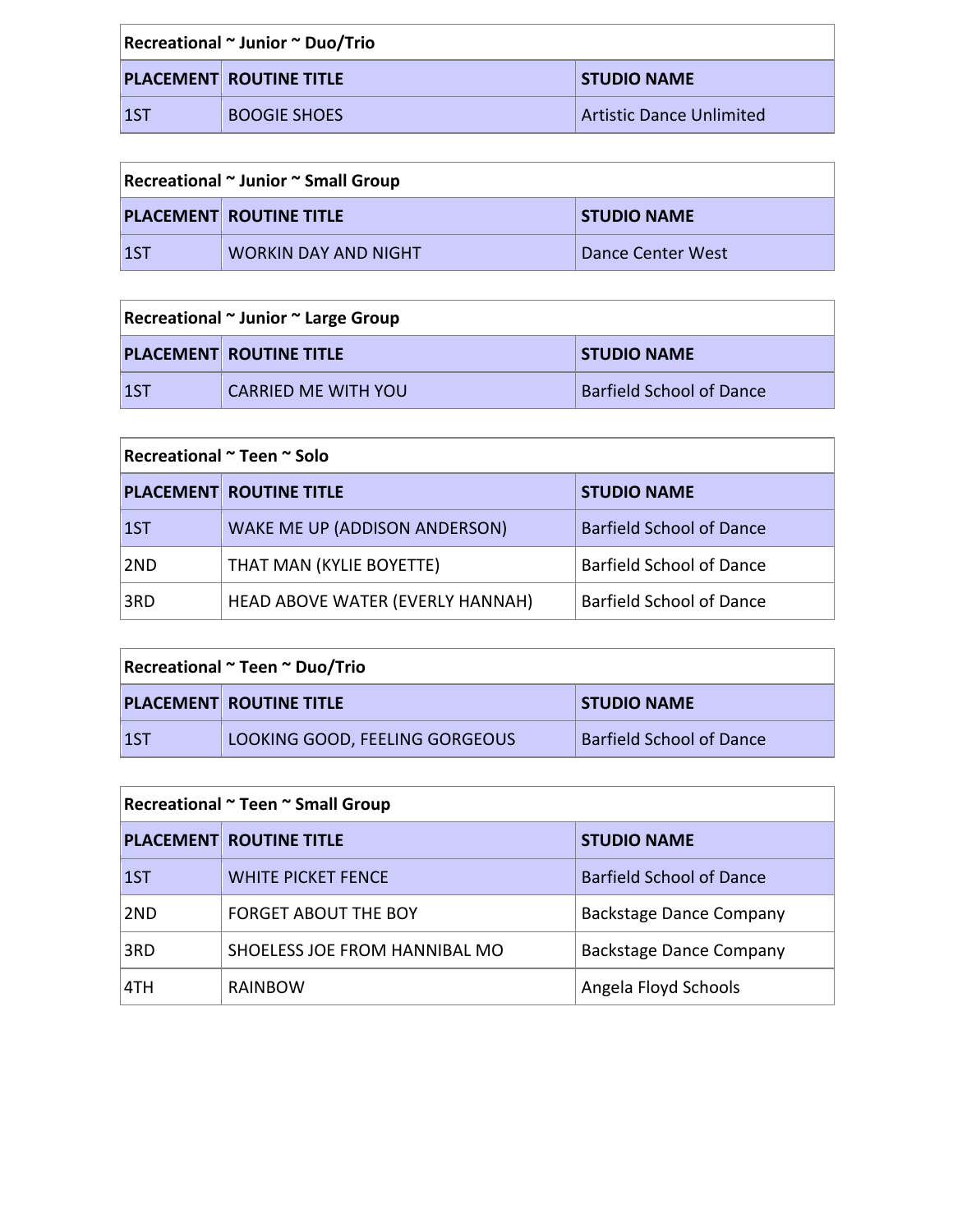| Recreational ~ Teen ~ Large Group |                                |                                 |
|-----------------------------------|--------------------------------|---------------------------------|
|                                   | <b>PLACEMENT ROUTINE TITLE</b> | <b>STUDIO NAME</b>              |
| $\overline{1}$                    | <b>CAN'T TURN YOU LOOSE</b>    | <b>Barfield School of Dance</b> |

#### **Recreational** ~ Senior ~ Solo

h

|     | <b>PLACEMENT ROUTINE TITLE</b>           | <b>STUDIO NAME</b>                              |
|-----|------------------------------------------|-------------------------------------------------|
| 1ST | <b>BLUE SUEDE SHOES (ABI SHAMBURGER)</b> | <b>Barfield School of Dance</b>                 |
| 2ND | <b>JUMP (KENYA WRIGHT)</b>               | <b>Triple Threat Performing Arts</b><br>Academy |
| 3RD | THE VILLAGE (LEO BANNOW)                 | Dance Center West                               |
| 4TH | RULE THE WORLD (MORGAN DILLEHAY)         | <b>Barfield School of Dance</b>                 |

| Intermediate ~ Petite ~ Solo |                                           |                                  |
|------------------------------|-------------------------------------------|----------------------------------|
|                              | <b>PLACEMENT ROUTINE TITLE</b>            | <b>STUDIO NAME</b>               |
| 1ST                          | ALL IS FOUND (TESSA HASSELL)              | <b>Outer Banks Dance Academy</b> |
| 2ND                          | MY STRONGEST SUIT (LILLEE ELKINS)         | Angela Floyd Schools             |
| 3RD                          | HAVE A LITTLE FAITH IN ME (MIYAH PRESLEY) | <b>Backstage Dance Company</b>   |
| 4TH                          | <b>CONGA (PACEY BROCKWELL)</b>            | <b>Backstage Dance Company</b>   |
| 5TH                          | SHAKE THE ROOM (CATHERINE ROOVERS)        | Angela Floyd Schools             |

| Intermediate ~ Petite ~ Duo/Trio |                                |                      |
|----------------------------------|--------------------------------|----------------------|
|                                  | <b>PLACEMENT ROUTINE TITLE</b> | <b>STUDIO NAME</b>   |
| l 1ST                            | <b>ANOTHER DAY OF SUN</b>      | Angela Floyd Schools |

| Intermediate ~ Petite ~ Small Group |                                |                                |
|-------------------------------------|--------------------------------|--------------------------------|
|                                     | <b>PLACEMENT ROUTINE TITLE</b> | <b>STUDIO NAME</b>             |
| $\vert$ 1ST                         | THE KIDS ARE COMING            | <b>Backstage Dance Company</b> |
| ∣2ND                                | YOU & I                        | <b>Backstage Dance Company</b> |

| Intermediate ~ Junior ~ Solo |                                     |                                 |
|------------------------------|-------------------------------------|---------------------------------|
|                              | <b>PLACEMENT ROUTINE TITLE</b>      | <b>STUDIO NAME</b>              |
| 1ST                          | MOVIN' RIGHT ALONG (ABIGAIL RIFFLE) | Angela Floyd Schools            |
| 2ND                          | THAT'S WHAT I LIKE (JAIDYN CRUESS)  | <b>Artistic Dance Unlimited</b> |
| 3RD                          | YODEL BEAT (AVA GRACE KRAGER)       | Angela Floyd Schools            |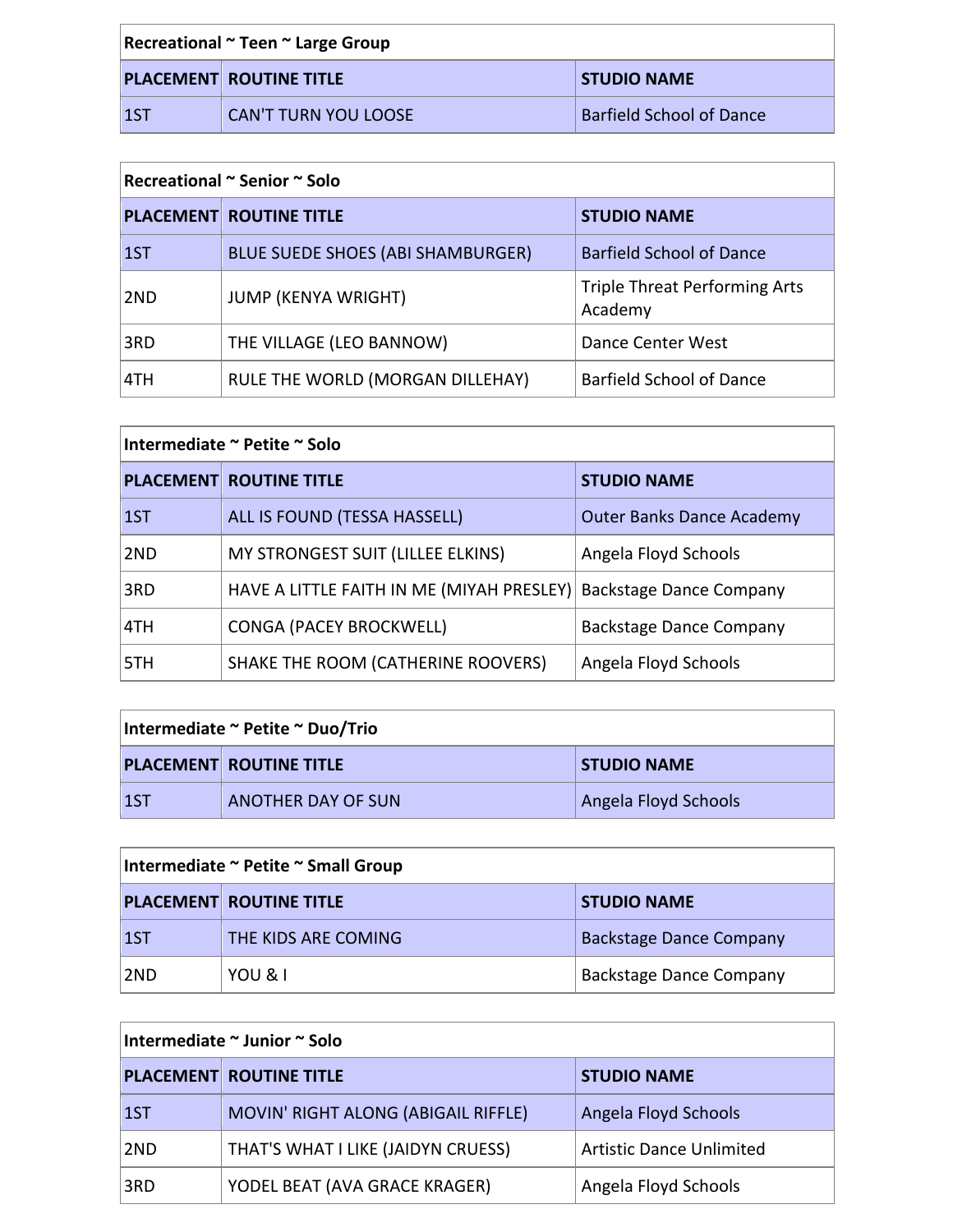| 14TH | HIGHER LOVE (JEWELL WEATHERFORD) | Absolute Arts Dance Company |
|------|----------------------------------|-----------------------------|
| 15TH | ME TOO (MILEY MCCOY)             | Artistic Dance Unlimited    |

| Intermediate ~ Junior ~ Duo/Trio |                                |                      |
|----------------------------------|--------------------------------|----------------------|
|                                  | <b>PLACEMENT ROUTINE TITLE</b> | <b>STUDIO NAME</b>   |
| $\overline{1}$                   | <b>BE BRAVE</b>                | Angela Floyd Schools |

## **Intermediate ~ Junior ~ Small Group**

|             | <b>PLACEMENT ROUTINE TITLE</b> | <b>STUDIO NAME</b>                              |
|-------------|--------------------------------|-------------------------------------------------|
| $\vert$ 1ST | <b>BRAVE</b>                   | <b>Tri-Cities Dance Company</b>                 |
| 2ND         | <b>FINALLY HOME</b>            | <b>Triple Threat Performing Arts</b><br>Academy |
| 3RD         | <b>KEEP GOING</b>              | <b>Outer Banks Dance Academy</b>                |
| 4TH         | <b>UPSIDE</b>                  | Angela Floyd Schools                            |

| Intermediate ~ Junior ~ Large Group |                                |                      |
|-------------------------------------|--------------------------------|----------------------|
|                                     | <b>PLACEMENT ROUTINE TITLE</b> | <b>STUDIO NAME</b>   |
| 1ST                                 | JUMP!                          | Angela Floyd Schools |

| Intermediate ~ Teen ~ Solo |                                          |                                                 |
|----------------------------|------------------------------------------|-------------------------------------------------|
|                            | <b>PLACEMENT ROUTINE TITLE</b>           | <b>STUDIO NAME</b>                              |
| 1ST                        | TIME (MCKENNA KELLY)                     | <b>Outer Banks Dance Academy</b>                |
| 2ND                        | POWER OVER ME (AVERY BREAUX)             | <b>Backstage Dance Company</b>                  |
| 3RD                        | CAN YOU HOLD ME (BERKLEY ALBRITTON)      | <b>Triple Threat Performing Arts</b><br>Academy |
| 4TH                        | PARTY LIKE IT'S 1923 (ADRIANA SILVESTRI) | Angela Floyd Schools                            |
| 5TH                        | HOW WILL I KNOW (NATALIE SINKO)          | Angela Floyd Schools                            |
| 6TH                        | <b>COMPLETE (KATIE CARPENTER)</b>        | <b>Triple Threat Performing Arts</b><br>Academy |

| Intermediate ~ Teen ~ Small Group |                                |                                |
|-----------------------------------|--------------------------------|--------------------------------|
|                                   | <b>PLACEMENT ROUTINE TITLE</b> | <b>STUDIO NAME</b>             |
| <b>1ST</b>                        | ALWAYS A BRIDESMAID            | <b>Backstage Dance Company</b> |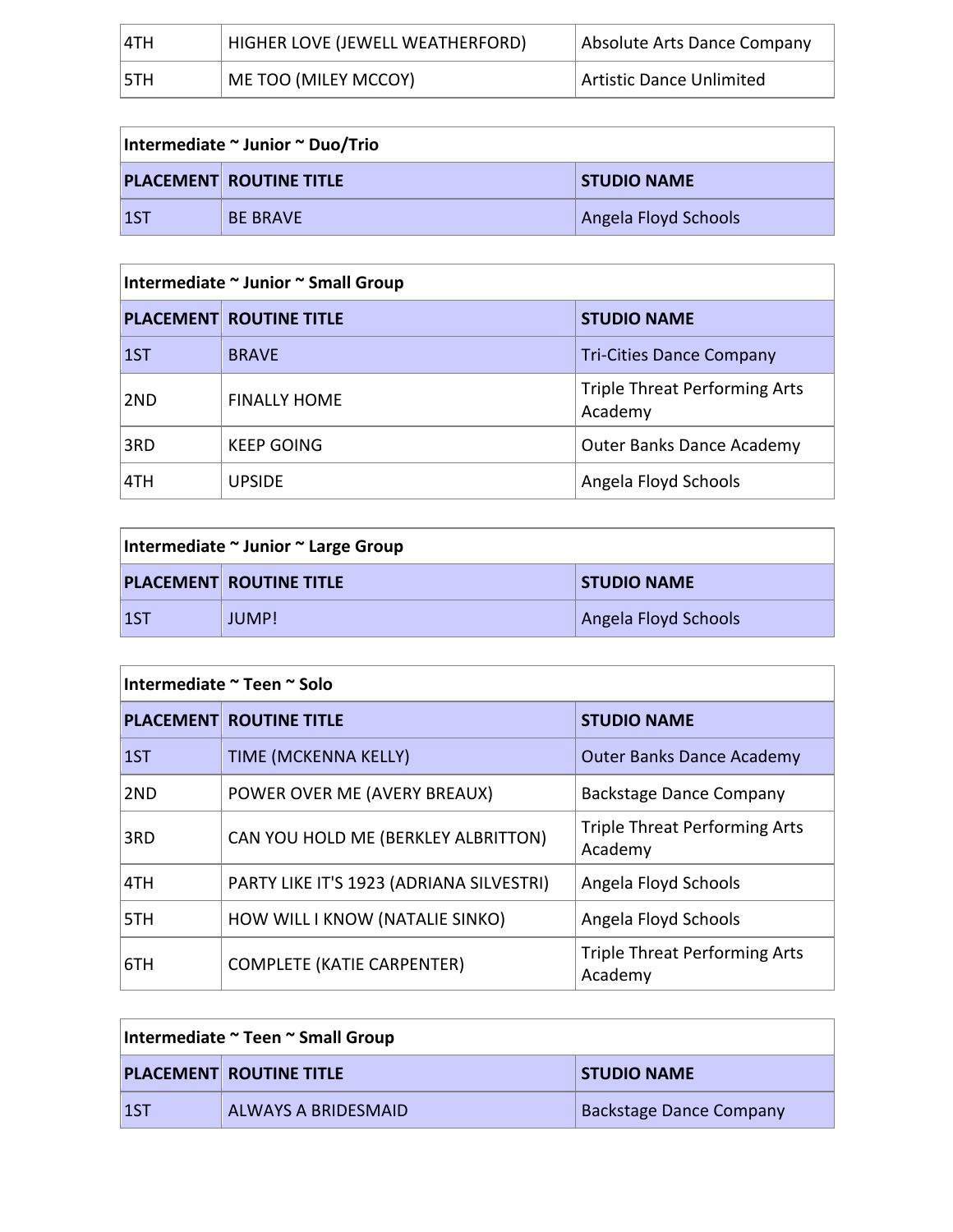| Intermediate ~ Teen ~ Large Group |                                |                           |
|-----------------------------------|--------------------------------|---------------------------|
|                                   | <b>PLACEMENT ROUTINE TITLE</b> | <b>STUDIO NAME</b>        |
| $\vert$ 1ST                       | STILL STANDING                 | Outer Banks Dance Academy |

| Intermediate ~ Senior ~ Solo |                                              |                                                 |
|------------------------------|----------------------------------------------|-------------------------------------------------|
|                              | <b>PLACEMENT ROUTINE TITLE</b>               | <b>STUDIO NAME</b>                              |
| 1ST                          | <b>CARRY YOU (ZOE WALKINGSTICK)</b>          | <b>Triple Threat Performing Arts</b><br>Academy |
| 2ND                          | I DON'T THINK ABOUT YOU (ALIVIA RUSSELL)     | <b>Barfield School of Dance</b>                 |
| 3RD                          | HOW LONG WILL I LOVE YOU (MADELYN<br>TAYLOR) | <b>Barfield School of Dance</b>                 |
| 4TH                          | SATURN (KAITLYN KASSEES)                     | <b>Barfield School of Dance</b>                 |
| 5TH                          | US (NATALIE BRYSON)                          | <b>Barfield School of Dance</b>                 |
| 6TH                          | <b>MEDICINE (CHAPPELL MAYES)</b>             | <b>Barfield School of Dance</b>                 |
| 7TH                          | LONELY (ABIGAIL PYRDUM)                      | <b>Barfield School of Dance</b>                 |
| 8TH                          | IS THAT ALRIGHT? (ALYSSA COOK)               | <b>Barfield School of Dance</b>                 |
| 9TH                          | IF NO ONE WILL LISTEN (ISLEIGH HERNDON)      | <b>Barfield School of Dance</b>                 |
| 10TH                         | LET IT ALL GO (ALLIE HALL)                   | <b>Barfield School of Dance</b>                 |
| 11TH                         | LEGENDARY (CLAIRE SPILLIARDS)                | <b>Triple Threat Performing Arts</b><br>Academy |

| Intermediate ~ Senior ~ Duo/Trio |                                |                                 |
|----------------------------------|--------------------------------|---------------------------------|
|                                  | <b>PLACEMENT ROUTINE TITLE</b> | <b>STUDIO NAME</b>              |
| $\vert$ 1ST                      | <b>HEY LOOK MA I MADE IT</b>   | <b>Barfield School of Dance</b> |
| ∣2ND                             | GOT IT                         | <b>Barfield School of Dance</b> |

## **Intermediate ~ Senior ~ Small Group**

|       | <b>PLACEMENT ROUTINE TITLE</b> | <b>STUDIO NAME</b>              |
|-------|--------------------------------|---------------------------------|
| l 1ST | SOUND OF A WOMAN               | <b>Barfield School of Dance</b> |
| 1ST   | THIS IS HOW WE DO IT           | <b>Barfield School of Dance</b> |
| 2ND   | <b>HEAVENLY DAY</b>            | <b>Barfield School of Dance</b> |
| 3RD   | <b>WAVES</b>                   | Barfield School of Dance        |
| 4TH   | <b>STANDARDS</b>               | Absolute Arts Dance Company     |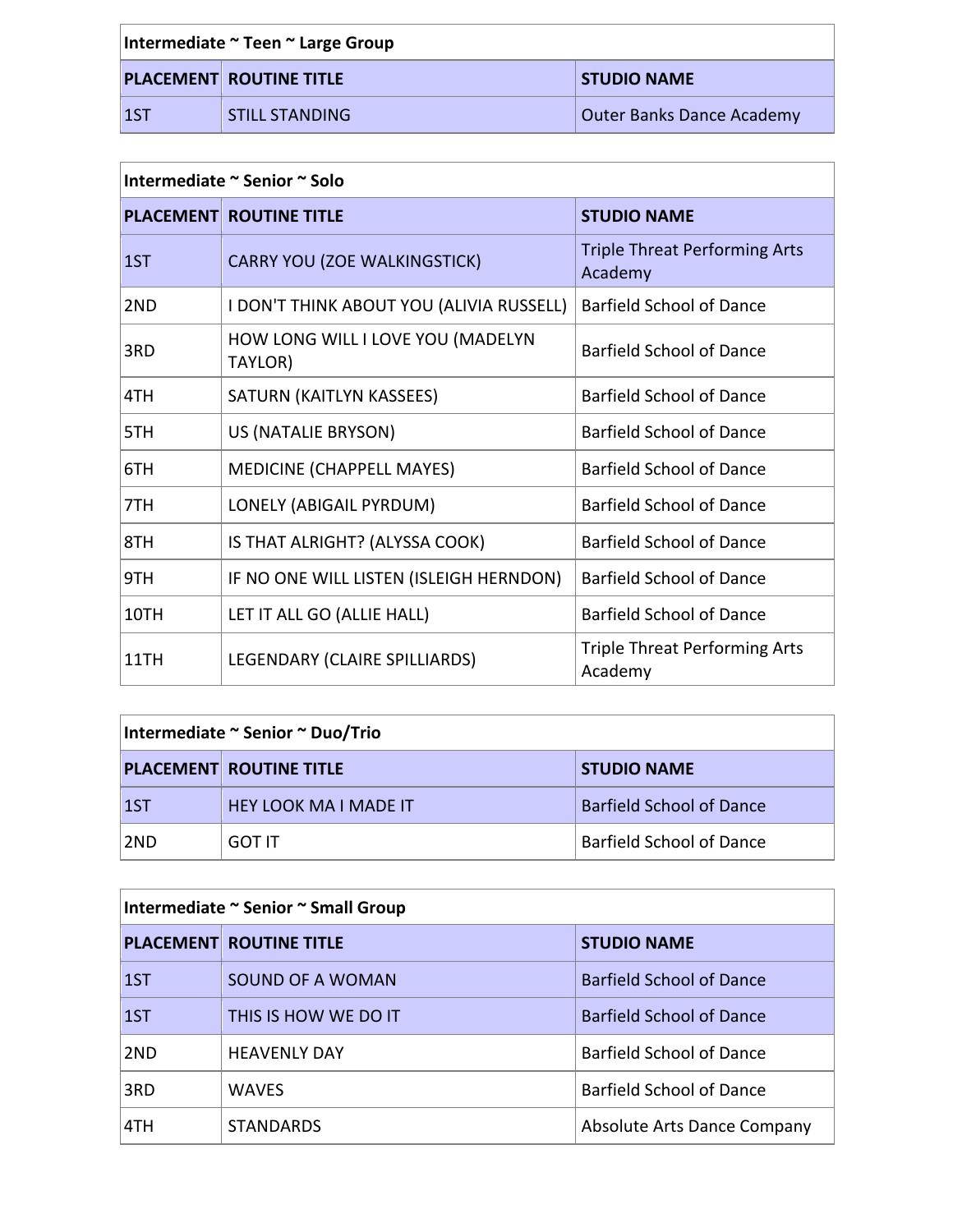| Intermediate ~ Senior ~ Large Group |                                |                                 |
|-------------------------------------|--------------------------------|---------------------------------|
|                                     | <b>PLACEMENT ROUTINE TITLE</b> | <b>STUDIO NAME</b>              |
| $\vert$ 1ST                         | <b>EARTHQUAKE</b>              | <b>Barfield School of Dance</b> |
| ∣2ND                                | <b>HIGHER LOVE</b>             | <b>Barfield School of Dance</b> |

| Intermediate ~ Senior ~ Line                         |                |                                 |
|------------------------------------------------------|----------------|---------------------------------|
| <b>PLACEMENT ROUTINE TITLE</b><br><b>STUDIO NAME</b> |                |                                 |
|                                                      | <b>FIX YOU</b> | <b>Barfield School of Dance</b> |

| Elite ~ Petite ~ Solo |                                   |                         |
|-----------------------|-----------------------------------|-------------------------|
|                       | <b>PLACEMENT ROUTINE TITLE</b>    | <b>STUDIO NAME</b>      |
| l 1ST                 | THEY'RE OUT THERE (HEIDI WILDERS) | Backstage Dance Company |

| Elite ~ Petite ~ Duo/Trio |                                |                                |
|---------------------------|--------------------------------|--------------------------------|
|                           | <b>PLACEMENT ROUTINE TITLE</b> | <b>STUDIO NAME</b>             |
| 1ST                       | <b>GAME OF SURVIVAL</b>        | <b>Backstage Dance Company</b> |

| Elite ~ Petite ~ Small Group |                                |                                |
|------------------------------|--------------------------------|--------------------------------|
|                              | <b>PLACEMENT ROUTINE TITLE</b> | <b>STUDIO NAME</b>             |
| $\overline{1}$               | OOMPA LOOMPA                   | <b>Backstage Dance Company</b> |

| Elite ~ Petite ~ Large Group |                                |                                |
|------------------------------|--------------------------------|--------------------------------|
|                              | <b>PLACEMENT ROUTINE TITLE</b> | <b>STUDIO NAME</b>             |
| l 1ST                        | <b>THE NOTORIOUS BDC</b>       | <b>Backstage Dance Company</b> |

| Elite ~ Junior ~ Solo |                                                         |                                  |
|-----------------------|---------------------------------------------------------|----------------------------------|
|                       | <b>PLACEMENT ROUTINE TITLE</b>                          | <b>STUDIO NAME</b>               |
| $\vert$ 1ST           | <b>VIVID ADORATION (MADALYN O'NEAL)</b>                 | <b>Outer Banks Dance Academy</b> |
| 2ND                   | <b>VARIATION FROM LA ESMERALDA (RILEY</b><br>ROLLINSON) | <b>Outer Banks Dance Academy</b> |
| 3RD                   | QUEEN OF THE NIGHT (EMILY CARTER)                       | <b>Backstage Dance Company</b>   |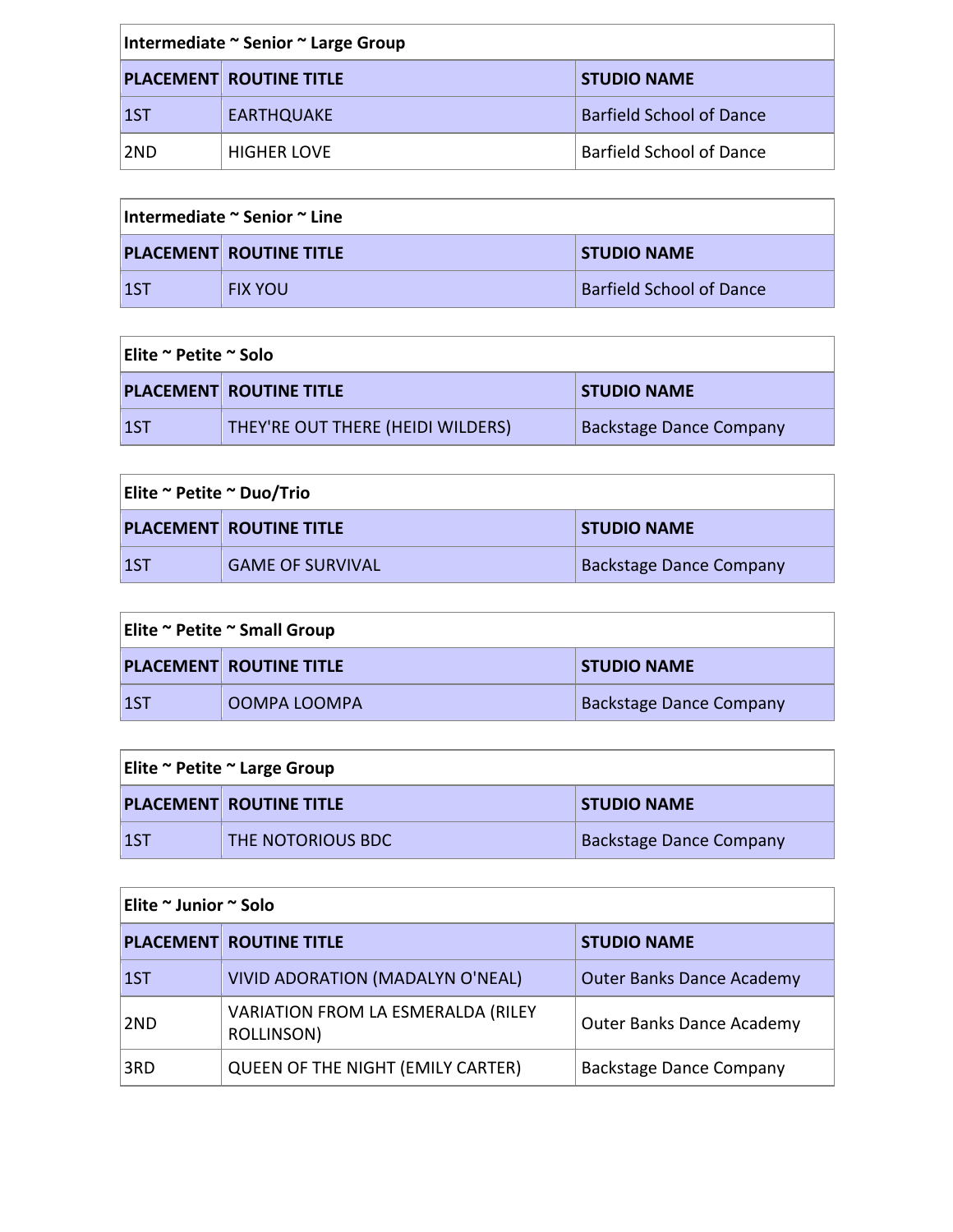| Elite $\sim$ Junior $\sim$ Duo/Trio |  |                                |                           |
|-------------------------------------|--|--------------------------------|---------------------------|
|                                     |  | <b>PLACEMENT ROUTINE TITLE</b> | <b>STUDIO NAME</b>        |
| l 1ST                               |  | <b>HIDEAWAY</b>                | Outer Banks Dance Academy |

| Elite ~ Junior ~ Small Group |                                |                                |
|------------------------------|--------------------------------|--------------------------------|
|                              | <b>PLACEMENT ROUTINE TITLE</b> | <b>STUDIO NAME</b>             |
| 1ST                          | <b>HALLELUJAH</b>              | <b>Backstage Dance Company</b> |
| 2ND                          | <b>BYE BYE BLACKBIRD</b>       | <b>Backstage Dance Company</b> |

| $ $ Elite $\sim$ Junior $\sim$ Production |                                |                                |
|-------------------------------------------|--------------------------------|--------------------------------|
|                                           | <b>PLACEMENT ROUTINE TITLE</b> | <b>STUDIO NAME</b>             |
| $\overline{1}$                            | GAGA                           | <b>Backstage Dance Company</b> |

| Elite ~ Teen ~ Solo |                                                              |                                                 |  |
|---------------------|--------------------------------------------------------------|-------------------------------------------------|--|
|                     | <b>PLACEMENT ROUTINE TITLE</b>                               | <b>STUDIO NAME</b>                              |  |
| 1ST                 | <b>CLOUDED VISION (ABBY WALKER)</b>                          | <b>Outer Banks Dance Academy</b>                |  |
| 2ND                 | <b>SPINE (BROOKELYN NORRIS)</b>                              | <b>Artistic Dance Unlimited</b>                 |  |
| 3RD                 | 5AM (CLAIRE EIDSON)                                          | <b>Tri-Cities Dance Company</b>                 |  |
| 4TH                 | PARALYZED (LILY LUOPA)                                       | <b>Triple Threat Performing Arts</b><br>Academy |  |
| 5TH                 | <b>UNBROKEN (ELLA WALKER)</b>                                | <b>Outer Banks Dance Academy</b>                |  |
| 6TH                 | <b>CONTROL (ALEX HALTER)</b>                                 | <b>Artistic Dance Unlimited</b>                 |  |
| 7TH                 | SATURN (JAELYN FAIRCHILD)                                    | Angela Floyd Schools                            |  |
| 8TH                 | I'M GOING DOWN (JENNAROSE WILLIAMS)                          | <b>Backstage Dance Company</b>                  |  |
| 9TH                 | HELLO (ELIZABETH CABLE)                                      | <b>Artistic Dance Unlimited</b>                 |  |
| 9TH                 | STAND UP (CHLOE DODSON)                                      | Angela Floyd Schools                            |  |
| 10TH                | IT'S GONNA BE OK (BELLA POINTER)                             | Angela Floyd Schools                            |  |
| 11TH                | THE CORNER (IZABELLA DYE)<br><b>Tri-Cities Dance Company</b> |                                                 |  |
| 12TH                | ULTRAVIOLET (AUBREY BRANSON)                                 | Backstage Dance Company                         |  |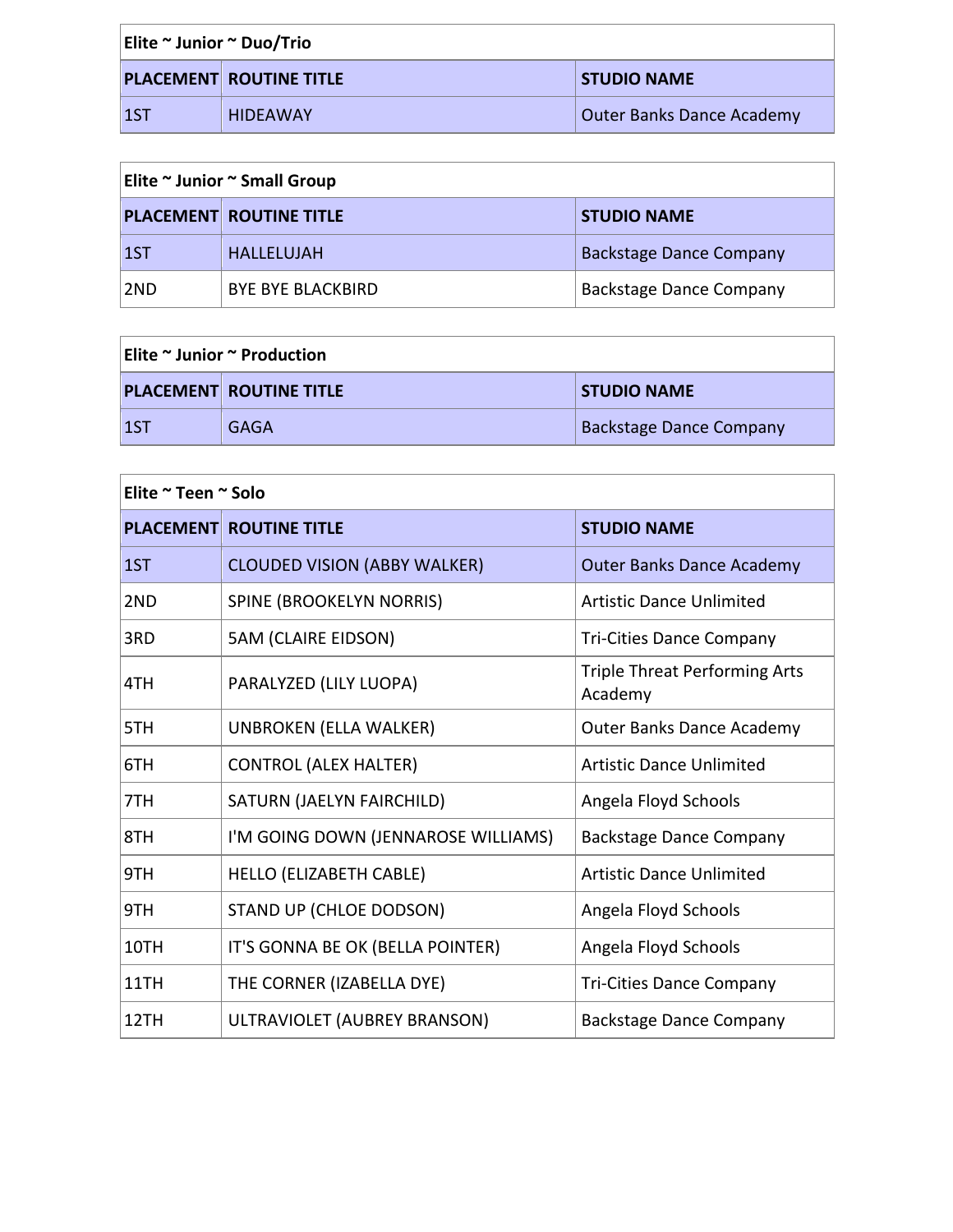| Elite ~ Teen ~ Duo/Trio |                                |                                  |
|-------------------------|--------------------------------|----------------------------------|
|                         | <b>PLACEMENT ROUTINE TITLE</b> | <b>STUDIO NAME</b>               |
| 1ST                     | LAY ME DOWN                    | <b>Outer Banks Dance Academy</b> |
| 2ND                     | <b>BREATHE</b>                 | <b>Tri-Cities Dance Company</b>  |
| 3RD                     | <b>CARRY ME HOME</b>           | Angela Floyd Schools             |
| 4TH                     | <b>COUNT ON ME</b>             | Angela Floyd Schools             |
| 5TH                     | THIS WILL BE THE DAY           | <b>Tri-Cities Dance Company</b>  |

| Elite ~ Teen ~ Small Group |                                |                                 |  |
|----------------------------|--------------------------------|---------------------------------|--|
|                            | <b>PLACEMENT ROUTINE TITLE</b> | <b>STUDIO NAME</b>              |  |
| $\vert 1ST \vert$          | <b>BANG BANG</b>               | <b>Backstage Dance Company</b>  |  |
| 2ND                        | <b>BILLIE JEAN</b>             | <b>Backstage Dance Company</b>  |  |
| 3RD                        | NEVER LET ME GO                | <b>Tri-Cities Dance Company</b> |  |
| 4TH                        | <b>COURAGE TO CHANGE</b>       | <b>Backstage Dance Company</b>  |  |
| 5TH.                       | <b>WORK</b>                    | <b>Tri-Cities Dance Company</b> |  |

| Elite ~ Teen ~ Large Group |                                |                                |
|----------------------------|--------------------------------|--------------------------------|
|                            | <b>PLACEMENT ROUTINE TITLE</b> | <b>STUDIO NAME</b>             |
| l 1ST                      | DREAM ON                       | <b>Backstage Dance Company</b> |

| $ $ Elite ${}^{\thicksim}$ Teen ${}^{\thicksim}$ Production |                                |                                |
|-------------------------------------------------------------|--------------------------------|--------------------------------|
|                                                             | <b>PLACEMENT ROUTINE TITLE</b> | <b>STUDIO NAME</b>             |
| $\vert$ 1ST                                                 | <b>THE INFINITE</b>            | <b>Backstage Dance Company</b> |

| Elite ~ Senior ~ Solo |                                          |                                                 |
|-----------------------|------------------------------------------|-------------------------------------------------|
|                       | <b>PLACEMENT ROUTINE TITLE</b>           | <b>STUDIO NAME</b>                              |
| 1ST                   | <b>MISSING YOU (CARYS SCALF)</b>         | <b>Absolute Arts Dance Company</b>              |
| 2ND                   | SPANISH ROSE (ISABELLA CHILDERS)         | <b>Backstage Dance Company</b>                  |
| 3RD                   | HEART CRY (CAROLINE SPILLIARDS)          | <b>Triple Threat Performing Arts</b><br>Academy |
| 4TH                   | IF I WERE A BELL (GRAYSON BUCHANAN)      | <b>Backstage Dance Company</b>                  |
| 5TH                   | <b>BLUEBIRD VARIATION (BLAKLYN KYTE)</b> | Angela Floyd Schools                            |
| 6TH                   | STORMY WEATHER (LEAH WILSON)             | <b>Backstage Dance Company</b>                  |